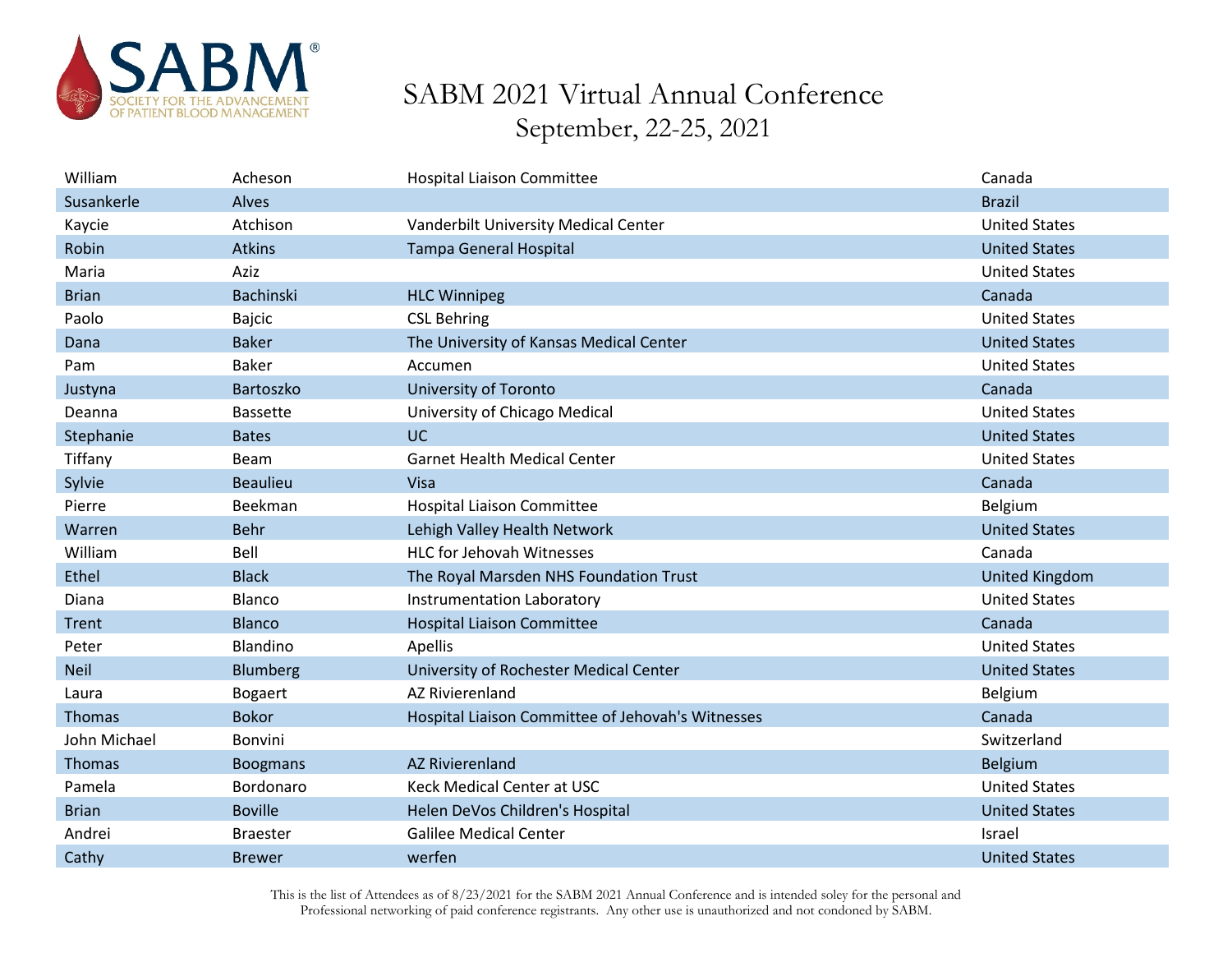

| Debbie         | <b>Britch</b>    | Werfen                                         | <b>United States</b> |
|----------------|------------------|------------------------------------------------|----------------------|
| Jessica        | <b>Burke</b>     | Nuvance Health Northern Dutchess Hospital      | <b>United States</b> |
| Carolyn        | <b>Burns</b>     | Louisville KY                                  | <b>United States</b> |
| Jennifer       | <b>Burt</b>      | Mayo Clinic                                    | <b>United States</b> |
| <b>Brianna</b> | <b>Butler</b>    | Pennsylvania Hospital                          | <b>United States</b> |
| Ericah         | Caldwell         | <b>Texas Children's Hospital</b>               | <b>United States</b> |
| Greg           | Campbell         | Jehovah's Witnesses                            | <b>United States</b> |
| Edgar          | Campos           | Inova Heath Systems                            | <b>United States</b> |
| Juan           | Carcamo          | Jehovah's Witnesses                            | Canada               |
| Joe            | Castano          |                                                | <b>United States</b> |
| Josalyn        | Ceroalo          | Werfen                                         | <b>United States</b> |
| Jeong          | Chae             | El Camino Health                               | <b>United States</b> |
| Ka Lok         | Chan             | <b>Princess Margaret Hospital</b>              | Hong Kong            |
| Nancy          | Chapin           | <b>ONTraC North Bay Regional Health Centre</b> | Canada               |
| Eric           | Chapman          | Eric Chapman                                   | Canada               |
| April          | Ching            | Oregon Health & Science University             | <b>United States</b> |
| Jill           | Cholette         | University of Rochester                        | <b>United States</b> |
| Tanya          | <b>Clark</b>     | American Regent                                | <b>United States</b> |
| TJ.            | Cobey            | North Florida Hospital Liaison Committee       | <b>United States</b> |
| Kevin          | Collins          | Duke Center for Blood Conservation             | <b>United States</b> |
| Daniel         | Cormican         | Allegheny Health Network                       | <b>United States</b> |
| Christine      | Cotton           | <b>LHSC</b>                                    | Canada               |
| Andre          | Cripa            | Interaktiv                                     | <b>Brazil</b>        |
| Laura          | Crutchfield      |                                                | <b>United States</b> |
| Claude         | Daoust           | <b>HLC New Brunswick</b>                       | Canada               |
| Lois           | Dapaah           | <b>Phoenix VAMC</b>                            | <b>United States</b> |
| Susan          | Dasovich         | University of Iowa Hospitals and Clinics       | <b>United States</b> |
| Tanisha        | <b>Davis</b>     | <b>RWJBarnabas Health System</b>               | <b>United States</b> |
| Kevin          | Dean             | Jehovah's Witnesses                            | <b>United States</b> |
| John           | <b>DeCourcey</b> | Instrumentation Laboratory                     | <b>United States</b> |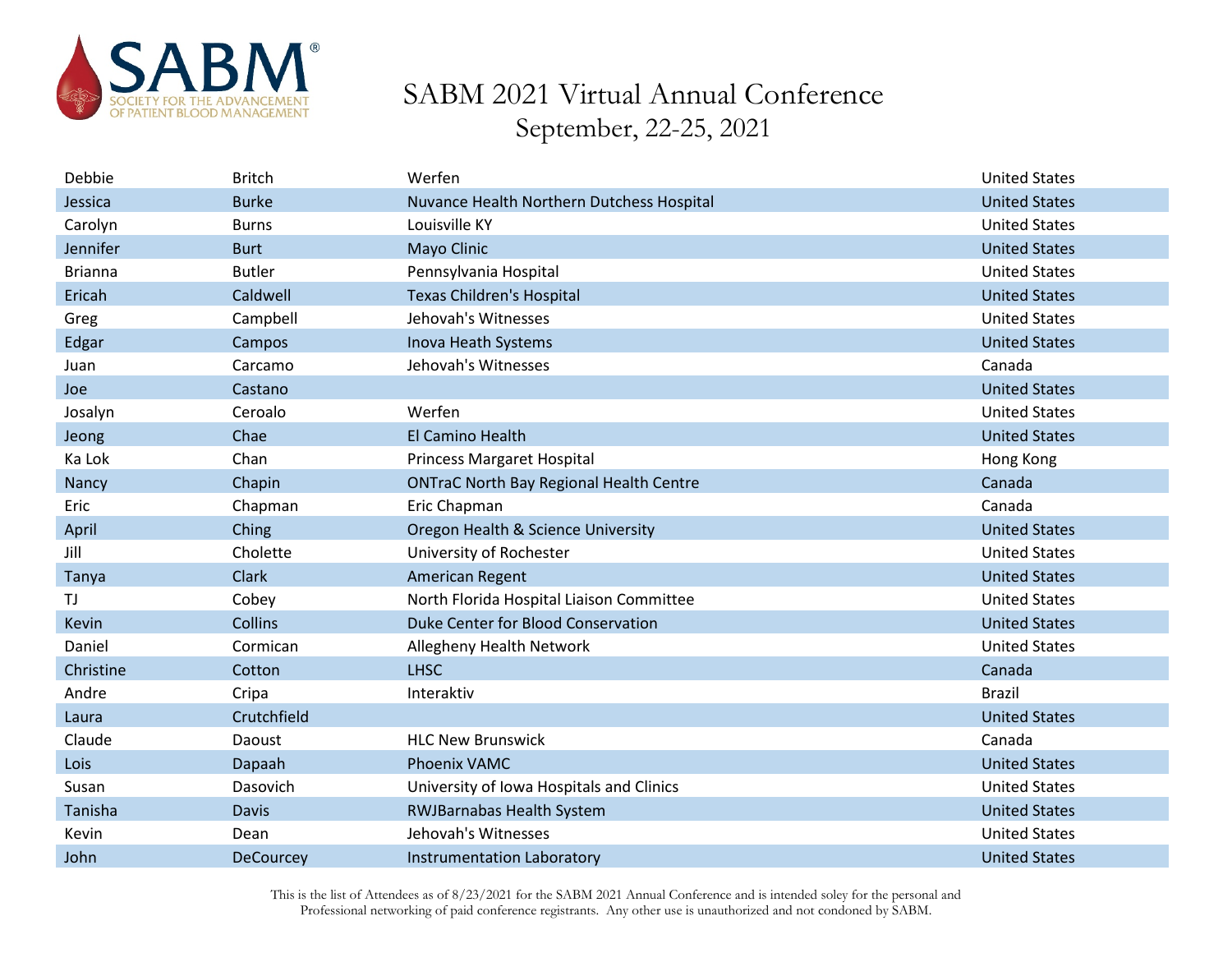

| Carla                | Delisle          | <b>Health Sciences North Sudbury</b>                                | Canada               |
|----------------------|------------------|---------------------------------------------------------------------|----------------------|
| Wesley               | Derbowka         | <b>Hospital Information Services (Canada)</b>                       | Canada               |
| Devan                | <b>Desmarais</b> | <b>Hospital Liason Commitee</b>                                     | Canada               |
| Samuel               | <b>Desmeules</b> | Hospital Liaison committee for Jehovah's Witnesses                  | Canada               |
| Kimberly             | Devlin           | Peterborough Regional Health Center                                 | Canada               |
| Robert               | <b>Dodd</b>      | Ottawa Hospital Liaison Committee (HLC) for Jehovah's Witnesses     | Canada               |
| Antonio              | Dos Santos       | Universidade Federal de Juiz de Fora (Brasil)                       | <b>Brazil</b>        |
| Panagiotis           | <b>Doukas</b>    | <b>Athens Medical Center</b>                                        | Greece               |
| Gustavo              | Duarte           | HHemo                                                               | <b>Brazil</b>        |
| Charles              | <b>Dudley</b>    | <b>HLC Jehovah's Witnesses</b>                                      | <b>United States</b> |
| Katherine            | Duram            | Spectrum Health-Surgical Optimization Center                        | <b>United States</b> |
| Tim                  | Easter           | Hospital Liaison Committee for Jehovah's Witnesses                  | Canada               |
| Vena                 | Ebelletti        | <b>Nurse</b>                                                        | <b>United States</b> |
| Lisa                 | Eisler           | <b>Columbia University Medical Center</b>                           | <b>United States</b> |
| Charif               | El Masri         | Children's Hospital Los Angeles                                     | <b>United States</b> |
| Rachel               | Elder            | <b>Crouse Hospital</b>                                              | <b>United States</b> |
| Chad                 | Ellery           | Hospital Liasion Committee of Jehovah's Witnesses                   | Canada               |
| <b>Hannah Eunice</b> | Esmeralda        | University of South Alabama                                         | <b>United States</b> |
| Veronica             | Falcone          | MedStar Franklin Square Medical Center                              | <b>United States</b> |
| David                | Faraoni          | <b>Texas Children's Hospital</b>                                    | <b>United States</b> |
| Shannon              | Farmer           | Medical School Division of Surgery, University of Western Australia | Australia            |
| William              | Fazioli          | Hospital Liaison Committee for Jehovah's Witnesses                  | Canada               |
| Frank                | Fernandes        | <b>HLC - Greater Toronto Area</b>                                   | Canada               |
| Katayoun             | Fomani           | <b>Northwell Health</b>                                             | <b>United States</b> |
| Patricia             | Ford             | University of Pennsylvania                                          | <b>United States</b> |
| Scott                | Fortin           | <b>Hospital Information Services</b>                                | <b>United States</b> |
| Steven               | Frank            | Johns Hopkins Medical Institutions                                  | <b>United States</b> |
| Joseph               | Frankhouse       | Legacy Health                                                       | <b>United States</b> |
| Lydia                | Franks           |                                                                     | <b>United States</b> |
| John                 | Freedman         | <b>St Michaels Hospital</b>                                         | Canada               |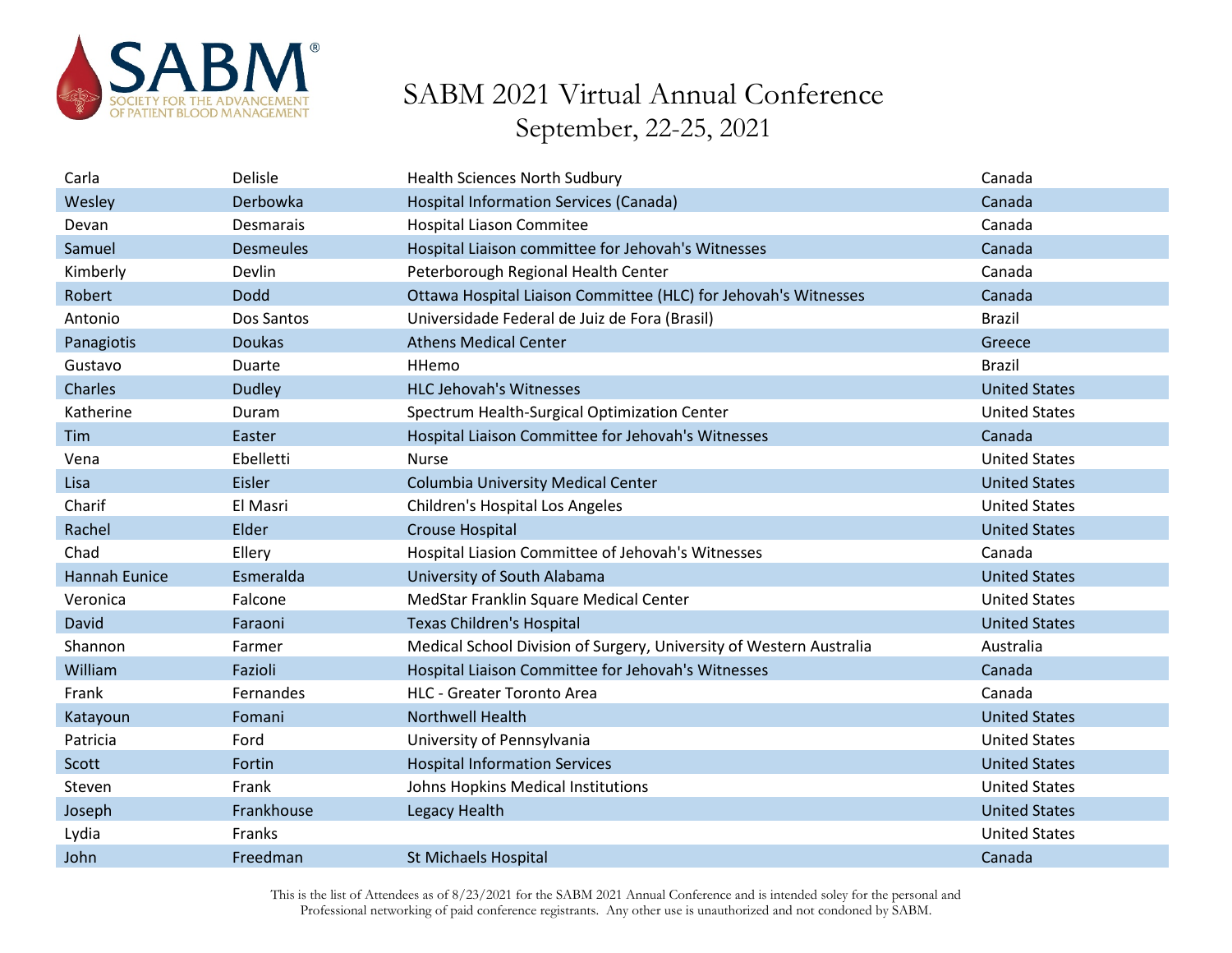

| John           | Friedl         | HemoSonics                                                     | <b>United States</b> |
|----------------|----------------|----------------------------------------------------------------|----------------------|
| Mark           | Friedman       | NYU Langone Hospital - Long Island                             | <b>United States</b> |
| Kelly          | Frinzi         | Lehigh Valley Health Network                                   | <b>United States</b> |
| Richard        | Gammon         | OneBlood, Inc.                                                 | <b>United States</b> |
| Angelina       | Gapay          | Divine Word Hospital                                           | Philippines          |
| Jonathan       | Garcellano     | CHI Baylor St. Luke's Medical Center                           | <b>United States</b> |
| Anne           | Gaya           | Putnam Hospital                                                | <b>United States</b> |
| Andy           | Geddes         | <b>Hospital Liaison Committee</b>                              | Canada               |
| Eduardo        | Giroud Joaquim | <b>ACCamargo Cancer Center</b>                                 | <b>Brazil</b>        |
| Mary           | Grabowski      | <b>Bloodworks NW and Valley Medical Center</b>                 | <b>United States</b> |
| Darryl         | Gucwa          | Nebraska Methodist Hospital & Women's Hospital                 | <b>United States</b> |
| Nicole         | Guinn          | Duke Center for Blood Conservation                             | <b>United States</b> |
| Tiffany        | Hall           | Accumen                                                        | <b>United States</b> |
| Dinusha        | Hamilton       | University of Saskatchewan                                     | Canada               |
| Alicia         | Hanowski       | Regina General Hospital                                        | Canada               |
| <b>Bob</b>     | Hanson         | Hospital Liaison Committee for Jehovah's Witnesses-Houston, TX | <b>United States</b> |
| Krystal-Lyn    | Harder         | Humber River Hospital                                          | Canada               |
| Jared          | Hardie         | <b>HLC</b>                                                     | <b>United States</b> |
| <b>Ivan</b>    | Harnett        | <b>Hospital Liaison Committee</b>                              | Canada               |
| <b>Bridget</b> | Head           | Methodist LeBonheur Healthcare                                 | <b>United States</b> |
| Andre          | Heck           |                                                                | <b>Brazil</b>        |
| Nadia          | Hensley        | Johns Hopkins School of Medicine                               | <b>United States</b> |
| Kelli          | Herrington     | <b>Pharmacosmos Therapeutics</b>                               | <b>United States</b> |
| Donna          | <b>Hicks</b>   |                                                                | <b>United States</b> |
| James          | Higgins        | Hospital Liaison Committee for Jehovah's Witnesses - Seattle   | <b>United States</b> |
| Paul           | Hosie          | <b>HLC</b>                                                     | Canada               |
| Ashlee         | Howard         | Englewood Health                                               | <b>United States</b> |
| Alanna         | Howell         | <b>ONTraC Program</b>                                          | Canada               |
| Joanne         | Hughley        | COVIS                                                          | <b>United States</b> |
| Mindy          | Jackson        | Nuvance Health, Putnam Hospital                                | <b>United States</b> |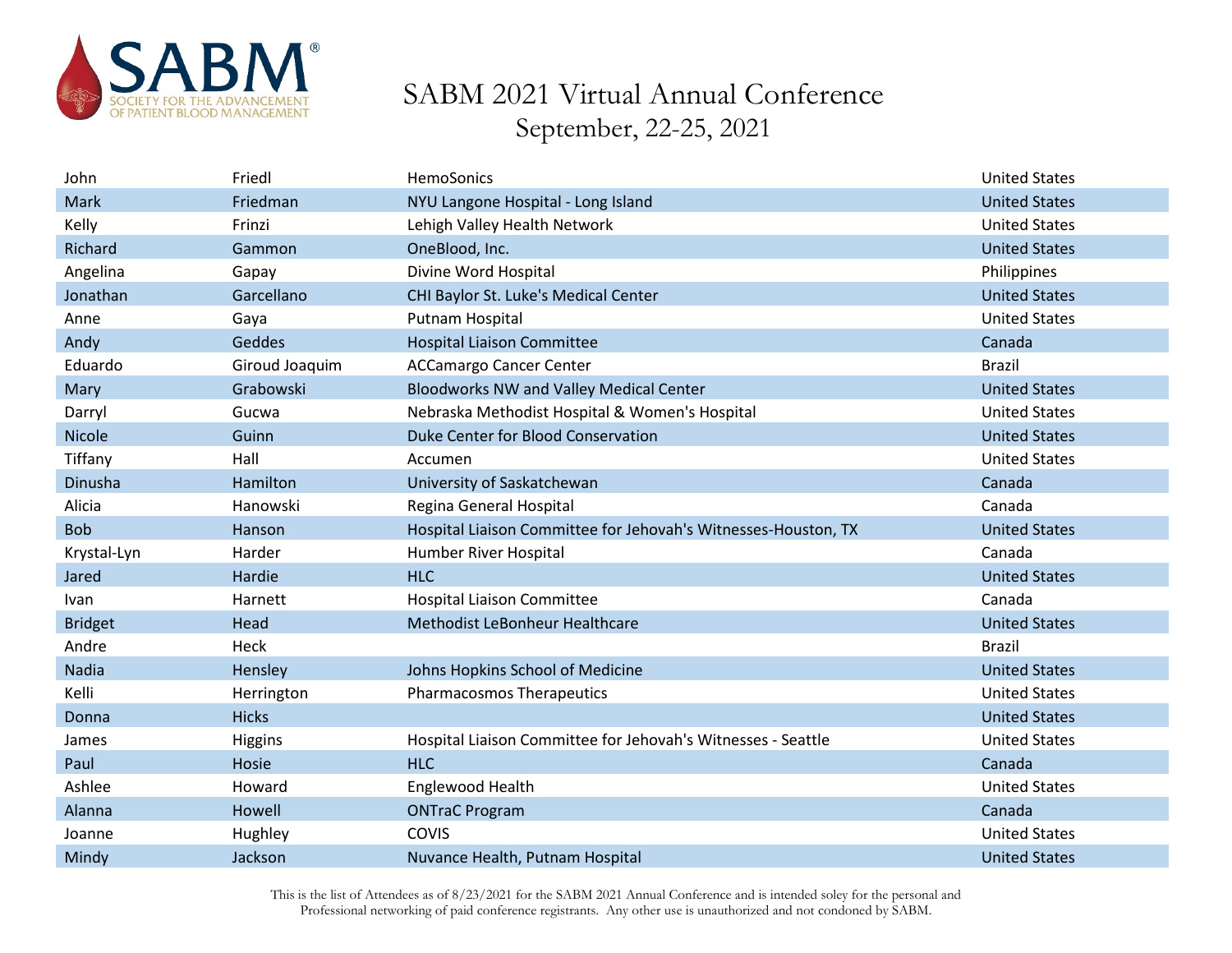

| Mario      | Jaimes           | <b>Hospital Liaison Committee</b>                 | Canada               |
|------------|------------------|---------------------------------------------------|----------------------|
| <b>Jo</b>  | Johnson          | Werfen                                            | <b>United States</b> |
| Kelly      | Johnson-Arbor    | MedStar Georgetown University Hospital            | <b>United States</b> |
| Paul       | Jones            | <b>Hospital Liaison Committee</b>                 | <b>United States</b> |
| <b>Bob</b> | Jordan           | Albuquerque HLC                                   | <b>United States</b> |
| Keosha     | Joyner           | <b>Vidant Medical Center</b>                      | <b>United States</b> |
| Siri       | Kakumani         | Thomas Jefferson School                           | <b>United States</b> |
| Oliver     | Karam            | Children's Hospital of Richmond at VCU            | <b>United States</b> |
| Sathappan  | Karuppiah        | University of Minnesota                           | <b>United States</b> |
| Margit     | Kaufman          | <b>Englewood Health</b>                           | <b>United States</b> |
| Shunji     | Kawamoto         | Shonan Atsugi Hospital                            | Japan                |
| Jessica    | Kensinger        | <b>Accumen Inc</b>                                | <b>United States</b> |
| Deryck     | Kerckhof         | Hospital Liaison Committee of Jehovah's Witnesses | Canada               |
| Mariano    | Klinge-Loy       | Hospital Liaison Committee of Jehovah's Witnesses | <b>United States</b> |
| Laura      | Korte            | CHI Baylor St. Luke's Medical Center              | <b>United States</b> |
| Ananthi    | Krishnamoorthy   | Hospital Raja Permaisuri Bainun, Ipoh             | Malaysia             |
| Kirk       | Krokosky         | <b>Vanderbilt Medical Center</b>                  | <b>United States</b> |
| Amie       | Kron             | Sunnybrook Health Sciences Centre                 | Canada               |
| Jeyanthi   | Kunadhasan       | <b>Ballarat Health Services</b>                   | Australia            |
| Anthony    | <b>Kushniruk</b> | <b>HLC</b>                                        | Canada               |
| Gary       | Lagana           | <b>Hospital Liaison Committee</b>                 | <b>United States</b> |
| Margaret   | Laggner          | <b>Garnet Health Medical Center</b>               | <b>United States</b> |
| Dan        | Lallo            | <b>Cleveland Clinic</b>                           | <b>United States</b> |
| Kimberly   | Lally            |                                                   | <b>United States</b> |
| Gilles     | Lamy             | <b>Hospital Liaison Committee</b>                 | Canada               |
| John       | Le Mond3         | NYC Hospital Liaison Committee                    | <b>United States</b> |
| Cheuk      | LEE              | Hong Kong Red Cross Blood Transfusion Service     | China                |
| Jonghyeon  | Lee              | Sejong General Hospital                           | <b>United States</b> |
| James      | Leib             | <b>Hospital Liaison Committee</b>                 | Canada               |
| Morton     | Lerner           | Jehovah's Witnesses                               | <b>United States</b> |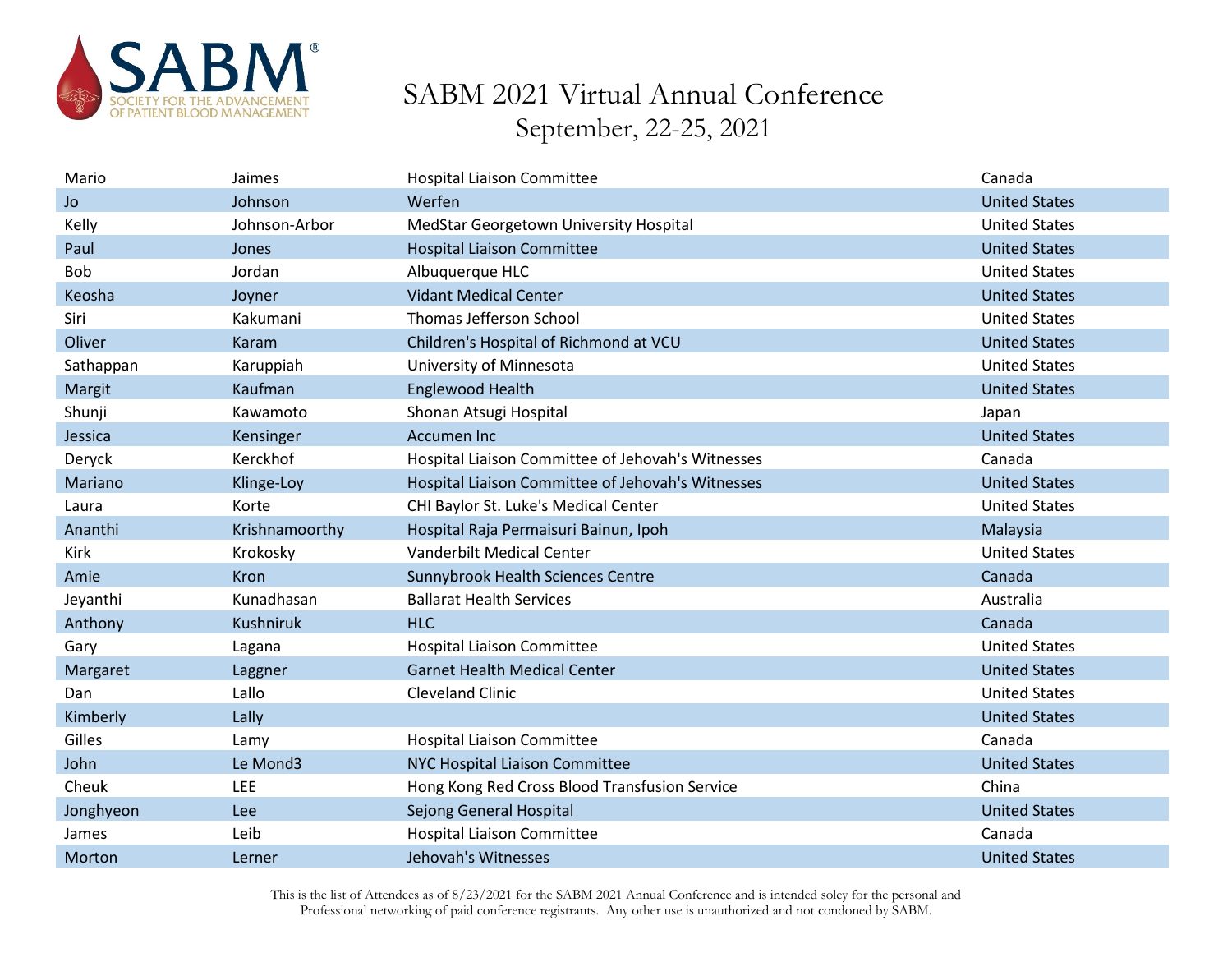

| Karen          | Letourneau        | <b>KHSC</b>                                                           | Canada               |
|----------------|-------------------|-----------------------------------------------------------------------|----------------------|
| Ryan           | Lett              | Saskatchewan Health Authority                                         | Canada               |
| Christine      | Lett              | Saskatchewan Health Authority                                         | Canada               |
| Young Ae       | Lim               | Department of Laboratory Medicine, Ajou University School of Medicine | Korea, Republic of   |
| Yulia          | Lin               | Sunnybrook Health Sciences Centre                                     | Canada               |
| Ileana         | Lopez Plaza       | <b>Henry Ford Hospital</b>                                            | <b>United States</b> |
| Mary Pat       | Lynch             | Pennsylvania Hospital                                                 | <b>United States</b> |
| Gregory        | MacDonald         | Cobequid Congregation of Jehovah's Witnesses                          | Canada               |
| Barry          | MacDonald         | <b>Barrys</b>                                                         | <b>United States</b> |
| Lisa           | Manganaro         | Accumen, Inc.                                                         | <b>United States</b> |
| Lynne          | Manley            | Saint Peter's University Hospital                                     | <b>United States</b> |
| Marcel         | Martin            | Hospital Liaison Committee - Winnipeg                                 | Canada               |
| Peter          | Matkovich         | <b>Hospital Liaison Committee</b>                                     | Canada               |
| Keith          | Maxey             | New York Metropolitan Hospital Liaison Committee                      | <b>United States</b> |
| Marlene        | Mayberry          | <b>UVA Health System</b>                                              | <b>United States</b> |
| Arthur         | Maynard           | <b>AMPS</b>                                                           | Canada               |
| David          | McFadyen          | <b>HLC Winnipeg Canada</b>                                            | Canada               |
| Andrea         | McGonigle         | <b>UCLA</b>                                                           | <b>United States</b> |
| Keith          | McKay             | <b>Atlantic HLC</b>                                                   | Canada               |
| Laura          | McKenzie-Kerr     | Scarborough Health Network                                            | Canada               |
| <b>Nicolas</b> | Mercure-Corriveau | Johns Hopkins                                                         | <b>United States</b> |
| Mary Jane      | Michael           | University of Florida                                                 | <b>United States</b> |
| Heather        | Mingo             | <b>NSHA</b>                                                           | Canada               |
| <b>Eric</b>    | Mizelle           | Hospital Liaison Committee for Jehovah's Witnesses                    | <b>United States</b> |
| Mike           | Montie            | Grand Rapids Hospital Liaison Committee of Jehovah's Witnesses        | <b>United States</b> |
| Dana           | Morrison          | ChristianaCare                                                        | <b>United States</b> |
| Rafael         | Munhoz            | HLC -São Paulo, Brazil                                                | <b>Brazil</b>        |
| Nadia          | Naraine           | Hospital for Sick Children                                            | Canada               |
| Tetsuro        | Nasu              |                                                                       | Japan                |
| Vaanush        | Nazaryan          | <b>Children's Hospital Los Angeles</b>                                | <b>United States</b> |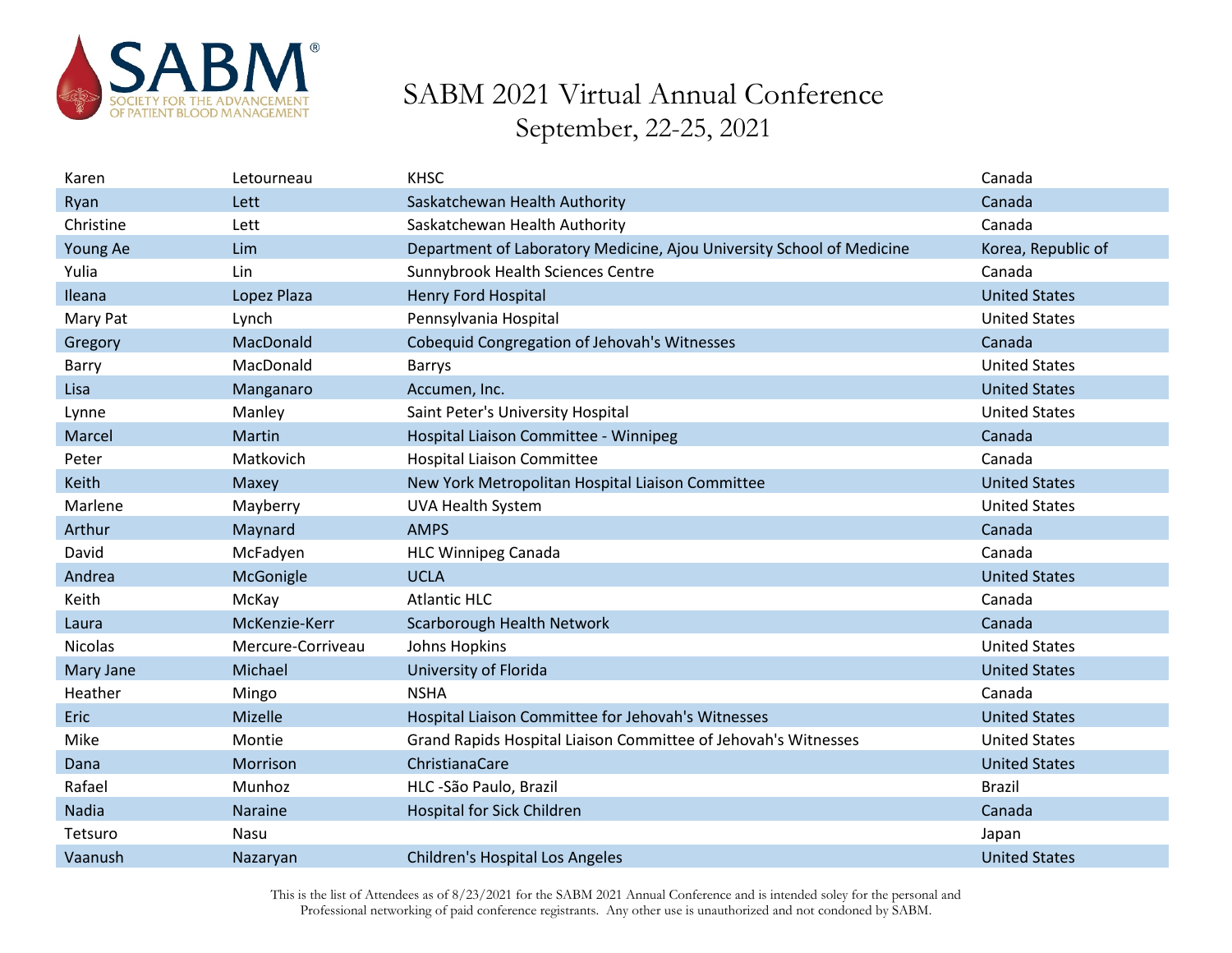

| Marianne        | <b>Nellis</b>   | <b>Weill Cornell Medicine</b>                               | <b>United States</b> |
|-----------------|-----------------|-------------------------------------------------------------|----------------------|
| Debra           | <b>Nicholls</b> | Virginia Mason Franciscan Health-St. Michael Medical Center | <b>United States</b> |
| Jennifer        | O'Brien         | Mayo Clinic Florida                                         | <b>United States</b> |
| Geraldine       | O'Brien         | Trillium Health Partners, Credit Valley Hospital            | Canada               |
| Michael         | Oddi            | <b>Cleveland Clinic Akron General</b>                       | <b>United States</b> |
| Sherri          | Ozawa           | Accumen                                                     | <b>United States</b> |
| Alisa           | Paneghel        | St Mary's General Hospital                                  | Canada               |
| Anil            | Panigrahi       | <b>Stanford University School of Medicine</b>               | <b>United States</b> |
| Lincoln         | Parr            | <b>HLC</b>                                                  | Canada               |
| Prakash         | Patel           | <b>Yale University</b>                                      | <b>United States</b> |
| Jaishel         | Patel           | Royal Marsden Hospital                                      | United Kingdom       |
| Leonard         | Patrick         | Jehovah's Witness Hospital Liaison Committee                | <b>United States</b> |
| Nathan          | Patterson       | Helen DeVos Children's Hospital                             | <b>United States</b> |
| Alexander       | Perez           | <b>Keck Medical Center of USC</b>                           | <b>United States</b> |
| Norman          | Perry           | <b>Hospital Liaison Committee</b>                           | Canada               |
| Paul            | Peterson        | Hospital Liaison Committee for NYC                          | <b>United States</b> |
| Roberto         | Portan          | <b>Hospital Liaison Committee</b>                           | Canada               |
| Ken             | Primmer         | <b>Atlantic Canada HLC</b>                                  | Canada               |
| Micah           | Prochaska       | University of Chicago                                       | <b>United States</b> |
| Pamela          | Pugliese        | <b>Garnet Health Medical Center</b>                         | <b>United States</b> |
| Shylah          | Quast           | Accumen Inc.                                                | <b>United States</b> |
| NurJehan        | Quraishy        | <b>Cleveland Clinic</b>                                     | <b>United States</b> |
| Guilherme       | Rabello         | Instituto Do Coracao - InCor                                | <b>Brazil</b>        |
| <b>Bradford</b> | Ray             | University Medical Center of El Paso                        | <b>United States</b> |
| Sheryl          | Reed            | Accumen                                                     | <b>United States</b> |
| Gregory         | Rengering       | Metropolitan New York HLC                                   | <b>United States</b> |
| Keri            | Richards        | Bon Secours Mercy Health                                    | <b>United States</b> |
| Karen           | Richards        | <b>MJHS Institute</b>                                       | <b>United States</b> |
| Thomas          | Roggenstein     | <b>Hospital Information Services</b>                        | Mexico               |
| David           | Rosencrantz     | Legacy Good Samaritan Hospital                              | <b>United States</b> |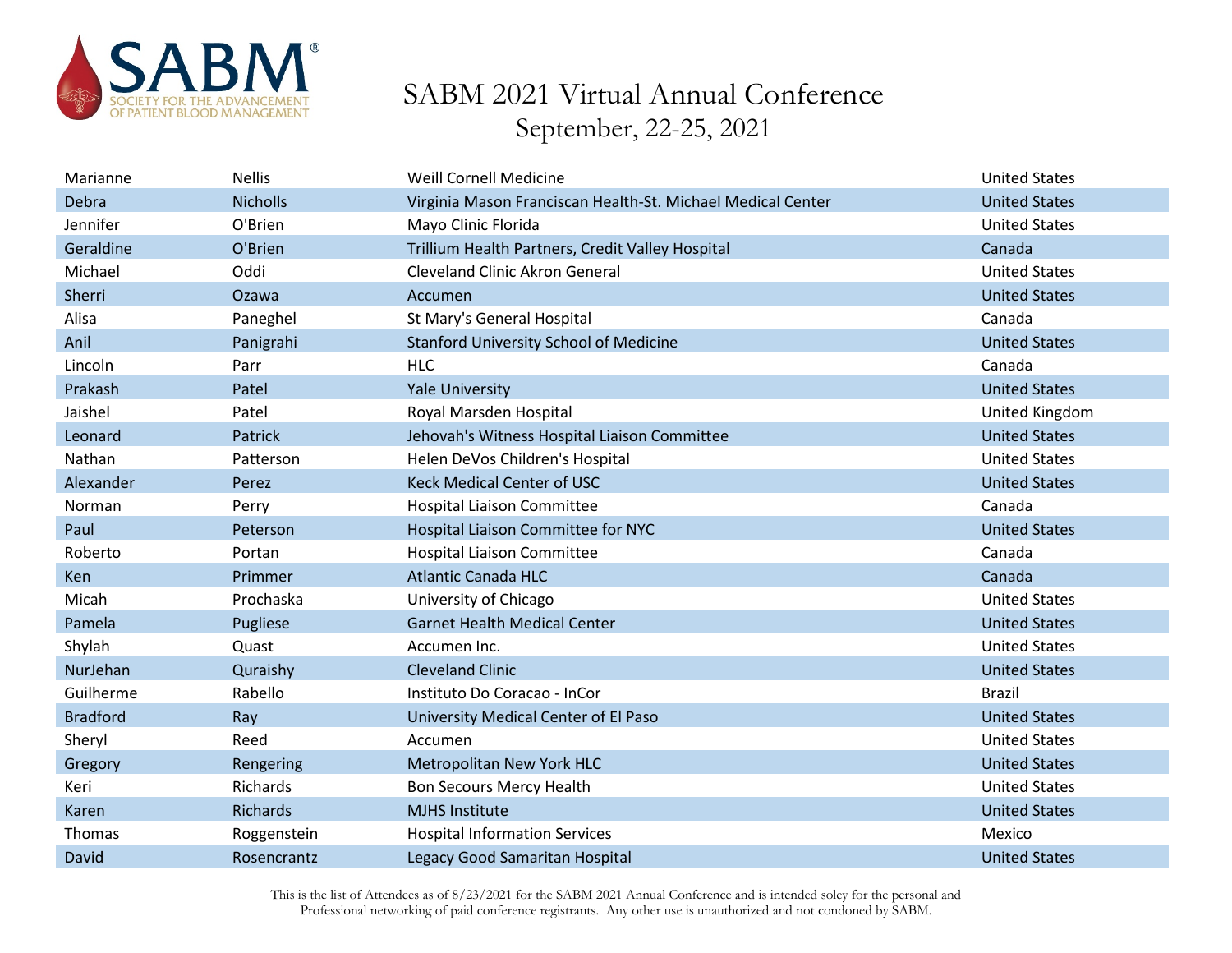

| Bill         | Rupik           | <b>HIS Canada</b>                                                | Canada               |
|--------------|-----------------|------------------------------------------------------------------|----------------------|
| Dominic      | Sanfilippo      | Helen DeVos Children's Hospital                                  | <b>United States</b> |
| Rita         | Schwab          |                                                                  | <b>United States</b> |
| Amanda       | <b>Sellers</b>  | Sinai Health                                                     | Canada               |
| Trupti       | Shah            | Octapharma                                                       | <b>United States</b> |
| Michelle     | Shane           | Deaconess Health System, Evansville IN                           | <b>United States</b> |
| Sherry       | Shariatmadar    | North Shore University Hospital                                  | <b>United States</b> |
| <b>Cliff</b> | Shirley         | Jehovah's Witnesses                                              | Canada               |
| Linda        | Shore-Lesserson | Northwell Health Dept Anesthesiology, Northshore-LIJ             | <b>United States</b> |
| Keith        | Simon           | <b>HLC</b>                                                       | <b>United States</b> |
| Gagan        | Singer          | Children's Hospital Los Angeles                                  | <b>United States</b> |
| Melissa      | Smith           | Legacy Health Systems                                            | <b>United States</b> |
| Nancy        | Smith           | <b>SHN</b>                                                       | Canada               |
| Jan          | Snyders         | Jehovah's Witnesses                                              | Canada               |
| Danielle     | Sonnenshein     | NewYork-Presbyterian Hospital                                    | <b>United States</b> |
| Ismenio      | Sousa           | Pittsburgh PA Hospital Liaison Committee for Jehovah's Witnesses | <b>United States</b> |
| <b>Bruce</b> | <b>Spiess</b>   | University of Florida                                            | <b>United States</b> |
| Elizabeth    | St. Lezin       | San Francisco VA Medical Center                                  | <b>United States</b> |
| David        | Sterken         | David Sterken                                                    | <b>United States</b> |
| Erin         | Suydam          | Allegheny Health Network                                         | <b>United States</b> |
| Kelly        | Syer            | Lakeridge Health                                                 | Canada               |
| Gee Mei      | Tan             | Anesthesiology Department, Children's Hospital Colorado          | <b>United States</b> |
| Ruby         | Tano            | Sunnybrook Health Sciences                                       | Canada               |
| Elora        | Thorpe          | Accumen                                                          |                      |
| Jennifer     | Timm            | <b>URMC</b>                                                      | <b>United States</b> |
| Deborah      | <b>Tolich</b>   | <b>Cleveland Clinic</b>                                          | <b>United States</b> |
| Laura        | Towry           | Baycare                                                          | <b>United States</b> |
| Kevin        | Trentino        | University of Western Australia                                  | Australia            |
| Ted          | Tricker         |                                                                  | Canada               |
| Nathan       | <b>Trisler</b>  | <b>Hospital Information Services</b>                             | <b>United States</b> |